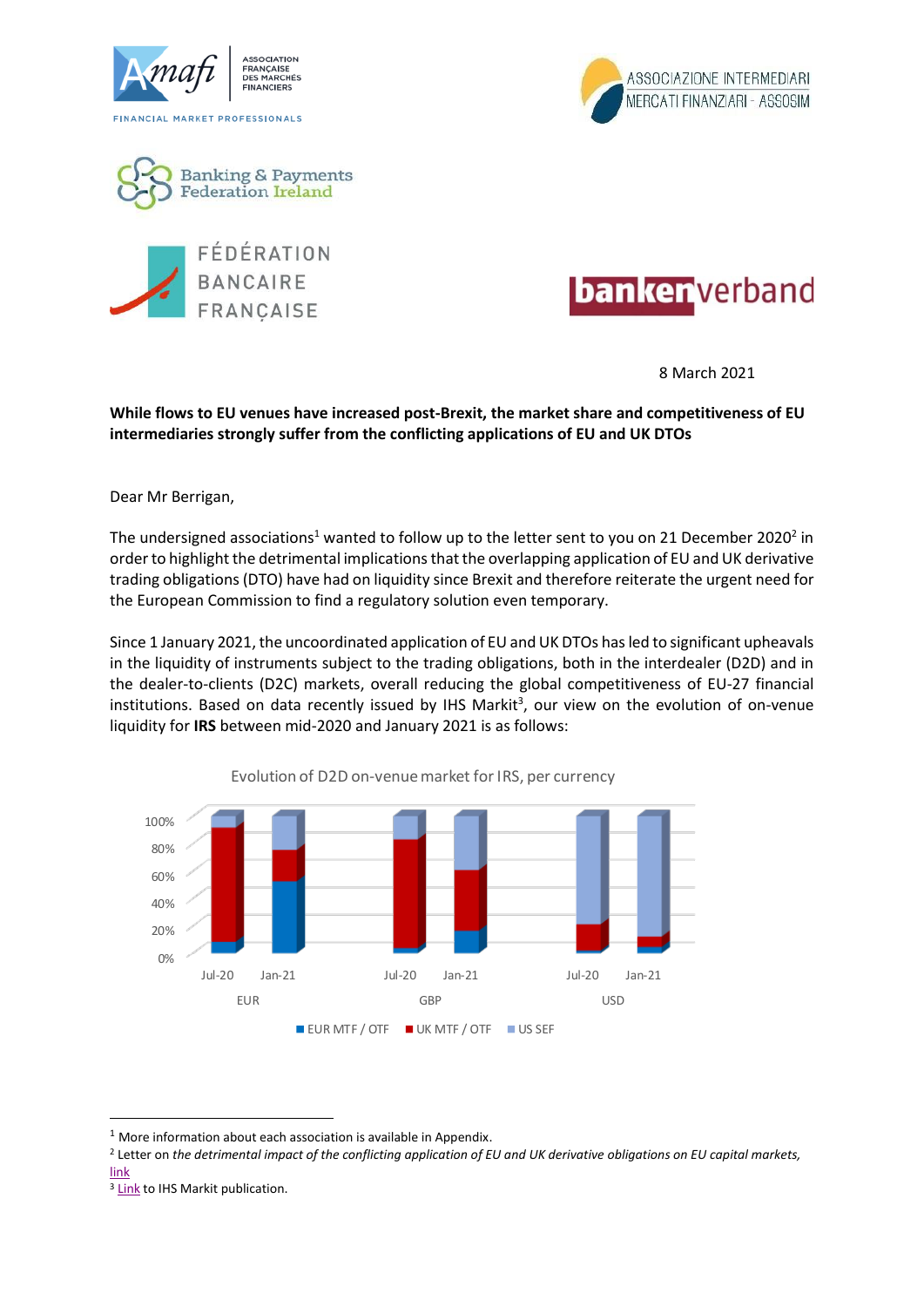

Evolution of D2C on-venue market for IRS, per currency

For EUR ITraxx credit derivatives, we did not see any similar study to the one conducted by IHS Markit for IRS. Still, based on data consolidated from the main D2C platforms, and on feedbacks from the most active D2D brokers, our view on the evolution of on-venue liquidity between 2020 and the first weeks of 2021 is as follows:



On the D2D side, while UK OTFs used to concentrate virtually all the flows, they lost ground to the benefit of US SEFs, and now represent 2/3 of the market. It should be noted that EU venues are not operational to date.

At first sight, the evolution of on-venue liquidity for IRS and CDS instruments could be interpreted as a real success for the Union, as EU-27 platforms have significantly increased their market share for onvenue trading of EUR-denominated IRS (from 8% to 52% for D2D flow and from 26% to 45% for D2C flow), even though they remain marginal players on GBP and USD IRS and have tripled their market share on D2C EUR ITraxx activity (from 6% to 17%).

Still, a more in-depth analysis leads to different, far less favourable, conclusions when it comes to the competitiveness and market share of EU intermediaries which have strongly suffered as a result of the conflicted application of EU and UK DTOs.

First, the significant market shares retained by UK platforms in the D2C area (with an increase for GBP IRS products) highlight the depth of the client franchise that EU-27 financial institutions have lost access to. As probably revealed by the answers to the questionnaire that your services sent early January to EU institutions that address the UK market through branches, their market share has started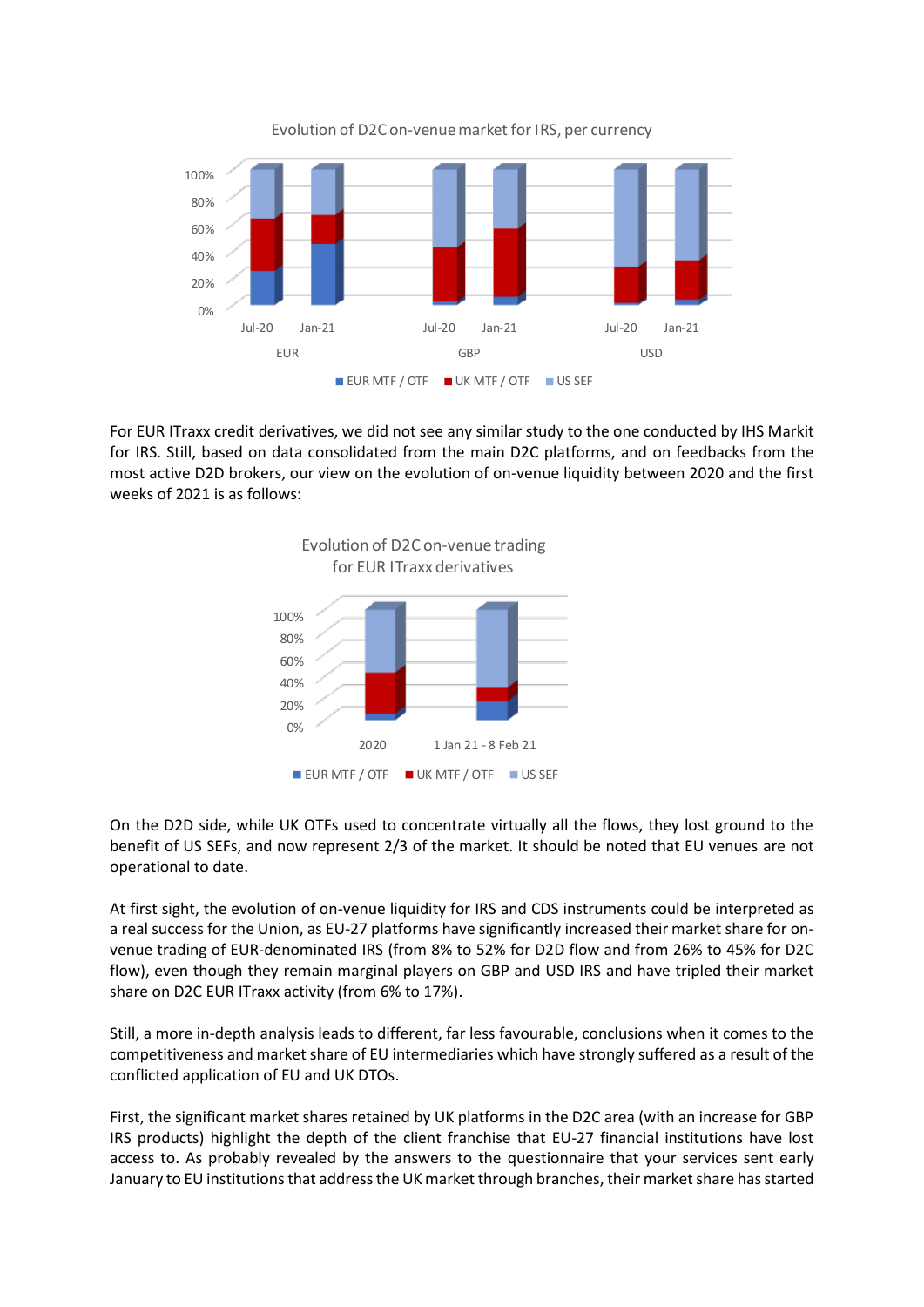to shrink, especially on GBP IRS instruments. This loss of access to UK clients and to non-EU non-UK clients to some extent – that are particularly important for derivative instruments – **is a major concern as the drop in volumes that it entails puts medium to long-term competitiveness of EU-27 financial institutions under direct threat**, especially their ability to provide the best services at the lowest cost to address the needs of EU-27 companies and investors. This is all the more problematic as UK entities do not seem to be willing to distinguish between DTO and non-DTO instruments when electing their potential counterparties.

Besides, while the market share of UK venues has decreased in most segments, it remains nevertheless important, especially when one considers the various pockets of liquidity to which EU entities have lost access to since 1 January. So far, while EU-27 entities' access to D2D liquidity has remained sufficient to manage their risks, their inability to access nearly 25% of D2D on-venue liquidity for EUR IRS, 44% of that liquidity for GBP IRS instruments, close to 10% for USD ones and almost 70% of that liquidity for ITraxx CDS **is a major concern as the loss of volumes that it entails puts their medium to long-term competitiveness under direct threat.** Indeed, limited access to D2C and even more to D2D flows means that EU institutions face higher hedging costs compared to their international competitors, with a direct impact on the prices they can offer to clients.

Accordingly, unless a regulatory measure is taken shortly by the European Commission, we anticipate that the US SEFs would be the ultimate beneficiaries of the current overhaul of on-venue liquidity as we expect the high volumes of liquidity already transferred to attract even more in the medium to long term. Especially as firms are still finalizing their set up post COVID 19 but also given the FCA statement relief which only applies temporarily and allows London based traders to trade with EU clients on EU trading venues. Such outcome would not only severely and durably damage the global competitiveness of EU institutions in the derivative market, but it would also go against the Union's ambition to increase its sovereignty and the competitiveness of its financial markets through the deepening of the Capital Markets Union initiative. Inter alia, the market share gained by US venues means that a growing part of EUR trading will be subject to US rules, and that part of the clearing of transactions could also move to US infrastructures, jeopardising the intended relocation of clearing of EUR derivatives to Union based CCPs<sup>4</sup>.

In this context, we call again on the European Commission to work on a temporary solution in the short term which would be different from granting equivalence as we understand it would have broader political implications. We would therefore recommend targeted measures to prevent the scopes of the EU and the UK DTOs to overlap. In particular we would favour a temporary forbearance of the EU DTO applicable to UK branches of EU-27 financial institutions for their derivatives activities with non-EU clients for a period of at least 12 months.

We remain at your disposal to further elaborate on this issue and other potential options that you might consider as a way forward.

Sincerely,

<sup>4</sup> As highlighted by the European Commission in its Communication: *The European economic and financial system: fostering openness, strength and resilience,* p. 13[, link](https://eur-lex.europa.eu/legal-content/EN/TXT/?uri=CELEX%3A52021DC0032&qid=1611728656387)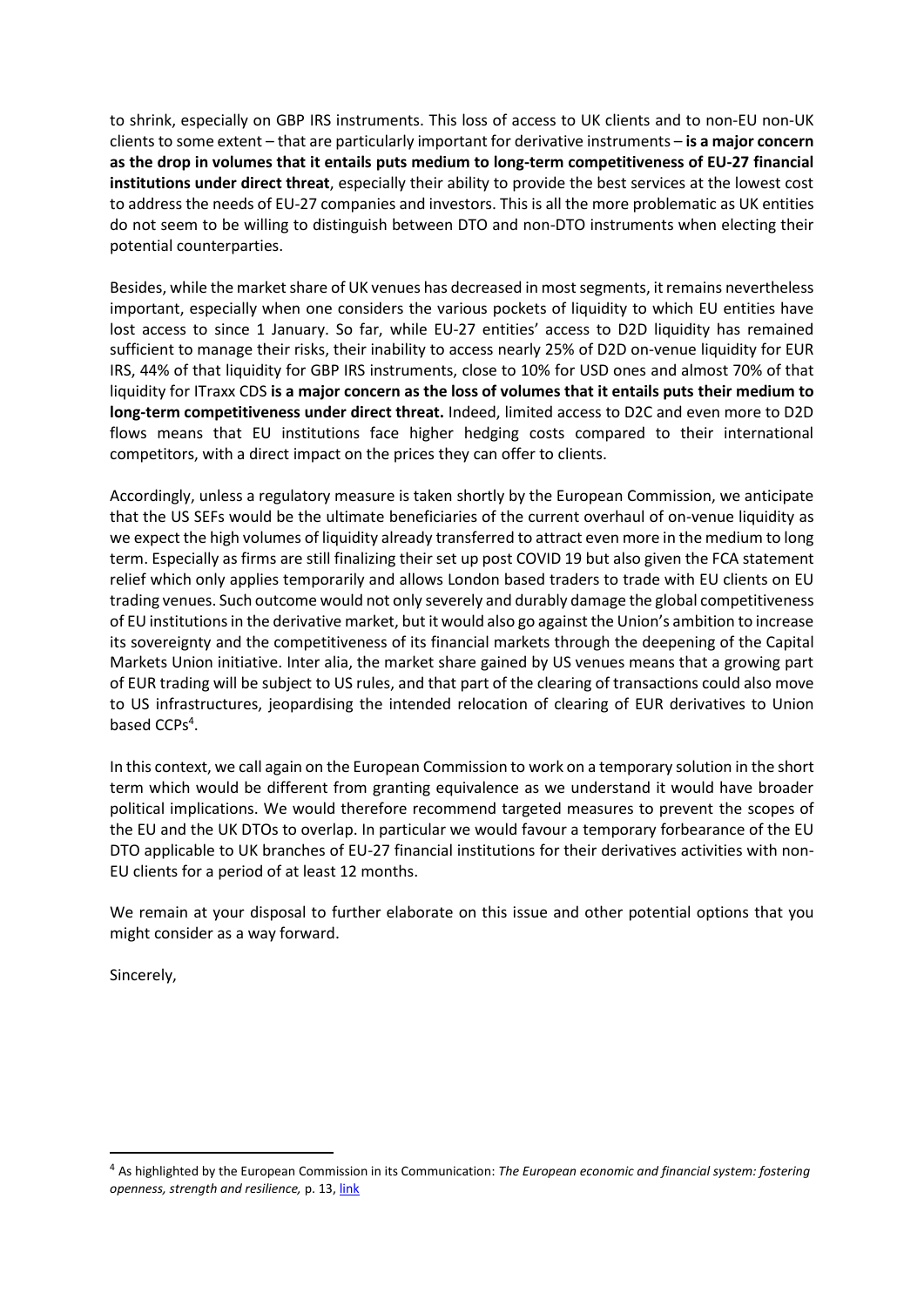Stéphane GIORDANO Chairman AMAFI



Glanleigh Gugliotta Secretary General ASSOSIM

Brian HAYES Chief Executive Officer BPFI

Buria Hay-

Christian OSSIG Chief Executive BdB

Etienne BAREL Director General Delegate FBF

## **To the attention of:**

Mr John BERRIGAN Director General DG FISMA European Commission